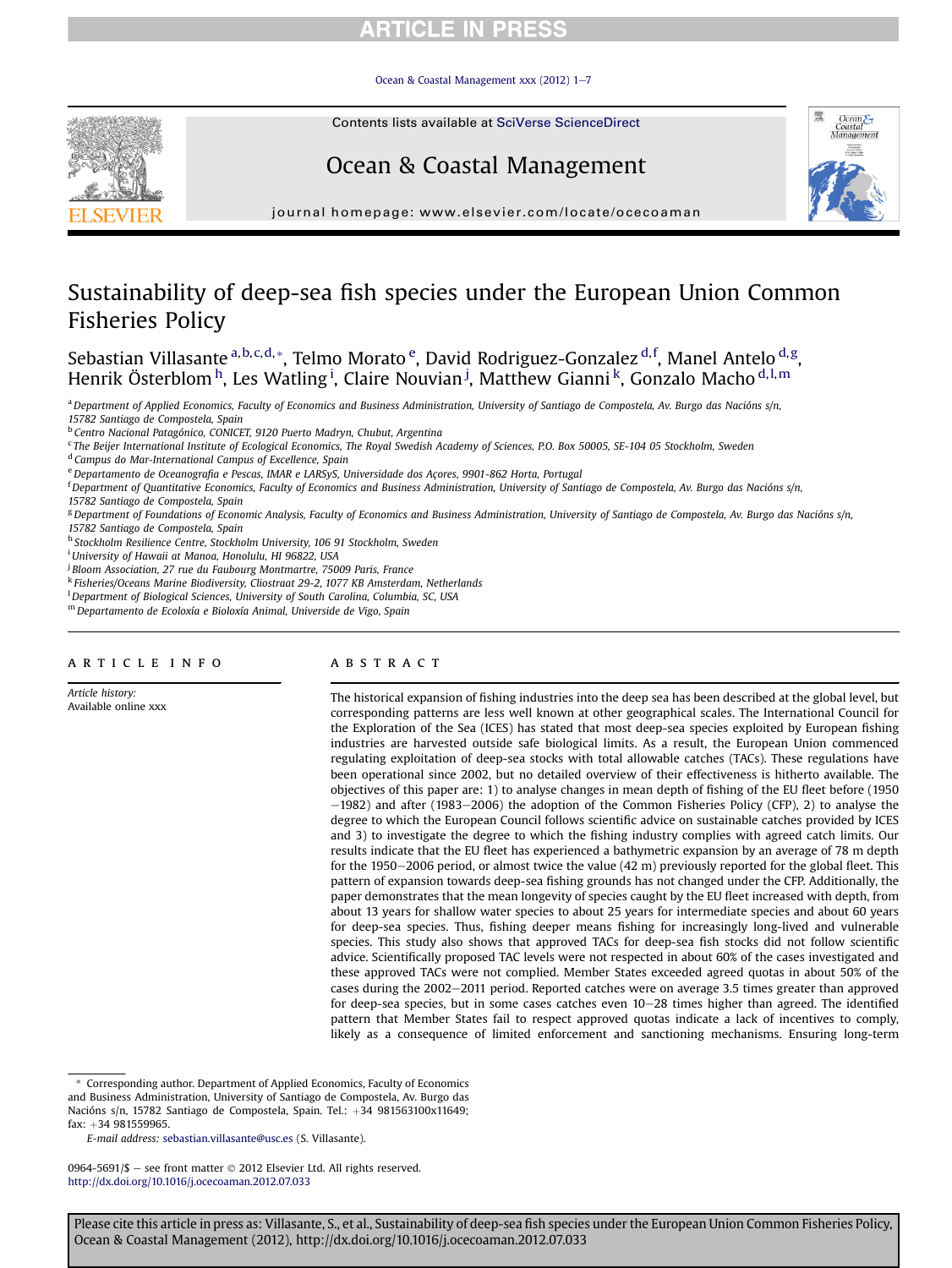# **ARTICLE IN PRESS**

2 S. Villasante et al. / Ocean & Coastal Management xxx (2012) 1-7

sustainability of deep-sea stocks is urgently needed but requires dramatic change to the existing management system.

 $©$  2012 Elsevier Ltd. All rights reserved.

#### 1. Introduction

Wild-caught fish represents a global commodity subject to an increasing demand [\(FAO, 2010\)](#page-6-0). However, overexploitation of many near shore and easily accessible stocks [\(FAO, 2010;](#page-6-0) [Garcia and](#page-6-0) [Rosenberg, 2010\)](#page-6-0) has resulted in negative effects on coastal marine ecosystems ([Hilborn et al., 2003](#page-6-0); [Gelcich et al., 2010\)](#page-6-0), including a decline in marine biodiversity ([Myers and Worm,](#page-6-0) [2005](#page-6-0)). The effects of overfishing have been evident for many long-lived, late-reproducing predatory fish species at higher trophic levels ([Christensen et al., 2003](#page-5-0)), which may serve critical functions in marine ecosystems ([MEA, 2005](#page-6-0); [Cheung et al., 2007\)](#page-5-0). However, many of the negative ecosystem effects of overfishing only become apparent years or decades later ([Jackson et al., 2001\)](#page-6-0).

Fishing activities are primarily driven by profit ([Sethi et al.,](#page-6-0) [2010](#page-6-0)) and fisheries operating with highly mobile vessels are able to adapt to local or regional stock collapses [\(Berkes et al., 2006](#page-5-0)). The depletion of traditional fish stocks on continental shelves and the development of new technologies have spurred an expansion of fisheries towards the deep sea in search of new fishing grounds and commercial opportunities ([Gordon, 2001;](#page-6-0) [Piñeiro and Bañón, 2001](#page-6-0); [Morato et al., 2006](#page-6-0); [Norse et al., 2012](#page-6-0)). This development also represents a fisheries expansion to beyond the 200 nautical mile zone (the High Seas), where governance arrangements and the prospects for monitoring compliance are less well developed ([Worm and Vanderzwaag, 2007](#page-6-0)).

The deep sea is considered to start below the epipelagic zone (200 m and beyond), where sunlight no longer penetrates ([Herring,](#page-6-0) [2002](#page-6-0)) and the animal communities differ significantly from those on the continental shelf ([Joubin, 1922](#page-6-0); [Bruun, 1957](#page-5-0)). However, it has become accepted that deep-sea fish species are considered to be those living deeper than  $\sim$  400–500 m ([Koslow et al., 2000](#page-6-0); [ICES,](#page-6-0) [2007\)](#page-6-0). Many deep-sea species are characterised by high longevity ( $\sim$ 100 years), slow growth, low fecundity, late maturity ( $\sim$ 15–25 years), intermittent recruitment and high vulnerability to fishing and environmental changes ([Koslow et al., 2000](#page-6-0); [Morato et al.,](#page-6-0) [2006](#page-6-0); [Drazen and Haedrich, 2012](#page-6-0)). Additionally, deep-sea fisheries may seriously threaten fragile deep-water ecosystems such as those made up of cold water coral colonies, which can be as much as 1,800 to 4,200 years old and representing important sources of biodiversity [\(Druffel et al., 1995;](#page-6-0) Pandolfi [et al., 2003;](#page-6-0) [Roark et al.,](#page-6-0) [2009](#page-6-0)). Deep-sea coral reefs have been dated to be 9,000 to almost 11,000 years old ([Hovland and Mortensen, 1999;](#page-6-0) [Frank et al.,](#page-6-0) [2005](#page-6-0)).

<span id="page-1-0"></span>The current scientific evidence suggests that many deep-sea fish stocks are being exploited beyond sustainable levels [\(Koslow et al.,](#page-6-0) [2000](#page-6-0); [Watson and Morato, 2004;](#page-6-0) [Devine et al., 2006](#page-6-0); [ICES, 2007](#page-6-0); [Bailey et al., 2009](#page-5-0)), thus emphasising the need to improve the management of these species ([Sadovy and Cheung, 2003;](#page-6-0) [Morato](#page-6-0) [et al., 2006](#page-6-0); [European Commission, 2007;](#page-6-0) [Bailey et al., 2009](#page-5-0); [Norse et al., 2012\)](#page-6-0). Some deep-sea fisheries began before basic biological information was available. For example, in the 1960s, there was very limited information on the biology of the Grenadier (Coryphaenoides rupestris). [Haedrich et al. \(2001\)](#page-6-0) plotted the progress of scientific information relative to catches and Total Allowable Catch (TAC) for C. rupestris and showed that some of the most important data about the species were gathered long after the stock had collapsed. This illustrates how rapid development of new fisheries can operate at much faster scales than the scientific community or adequate policy making [\(Berkes et al., 2006\)](#page-5-0).

The historical expansion of global fishing has been described at large scales ([FAO, 2008](#page-6-0); [Morato et al., 2006\)](#page-6-0) but the corresponding patterns are less clear at smaller geographical scales, such as Europe. The European Union (EU) began to show an interest in deep-sea fisheries in 1992, when the International Council for the Exploration of the Sea (ICES) stated that most of the exploited deepwater species were being harvested outside safe biological limits ([ICES, 2001](#page-6-0)). As a result, the EU decided to initiate a gradual but regulated exploitation of such species by establishing a ceiling of effort for four deep-sea fisheries. Given the ineffectiveness of these measures, the European Commission introduced the TAC regulation in 2002 in order to reduce pressure on all stocks in Community waters [\(Clarke and Patterson, 2003\)](#page-6-0). Although this mechanism has been applied since 2002, ICES does not yet have a systematic and detailed overview of the situation for each deep-water fishery. Data on landings and fishing effort are scarce, and discards remain largely unreported despite their large magnitude ([European](#page-6-0) [Commission, 2007\)](#page-6-0).

The objectives of this paper are: 1) to test whether the EU deep sea fishing fleet is fishing deeper than the previously published global trends, by analysing the mean depth and longevity of catches before  $(1950-1982)$  and after  $(1983-2006)$  the adoption of the Common Fisheries Policy (CFP), 2) to investigate whether EU fisheries decision makers follow scientific advice, and 3) to investigate the degree to which the fishing industry complies with approved quotas, during the 2002-2011 period, under the CFP and the Management Regime specifically designed for deep-sea fish stocks (Council Regulation (EC) No. 2347/2002 referred to as the "Deep-Sea Access Regime").

#### 2. Material and methods

#### 2.1. Expansion of the EU fishing fleet towards deep-sea species

In this study, we investigate whether the EU fishing fleet was fishing deeper-dwelling species by estimating the annual mean depth of fishing for the period 1950 to 2006 as described by [Morato](#page-6-0) [et al. \(2006\).](#page-6-0) Data on reported catches per species were obtained from FishstatJ,<sup>[1](#page-1-0)</sup> and the official database of [FAO \(2012\)](#page-6-0) for the EU fishing fleets operating in all FAO fishing areas. Countries considered in this study include Belgium, Bulgaria, Denmark, Estonia, Finland, France, Germany, Greece, Ireland, Italy, Latvia, Lithuania, the Netherlands, Poland, Portugal, Spain, Sweden, and the United Kingdom.<sup>2</sup>

Fishbase was used to estimate the average depth of occurrence, longevity, and habitat [\(Froese and Pauly, 2012\)](#page-6-0) for most of the 485 species (excluding crustaceans and molluscs) or groups included in the catches statistics. Following the methodology proposed by [Morato et al. \(2006\),](#page-6-0) the average depth of occurrence for taxa identified at species level in the catches statistics was estimated as the mean of the common depth range or as 1/3 of the total depth range. Depth range is defined as the extreme range reported for

<sup>&</sup>lt;sup>1</sup> See <http://www.fao.org/fi[sherand/statistics/software/](http://www.fao.org/fisherand/statistics/software/fishstat)fishstat>.

 $2$  Dependent territories are not included in this study.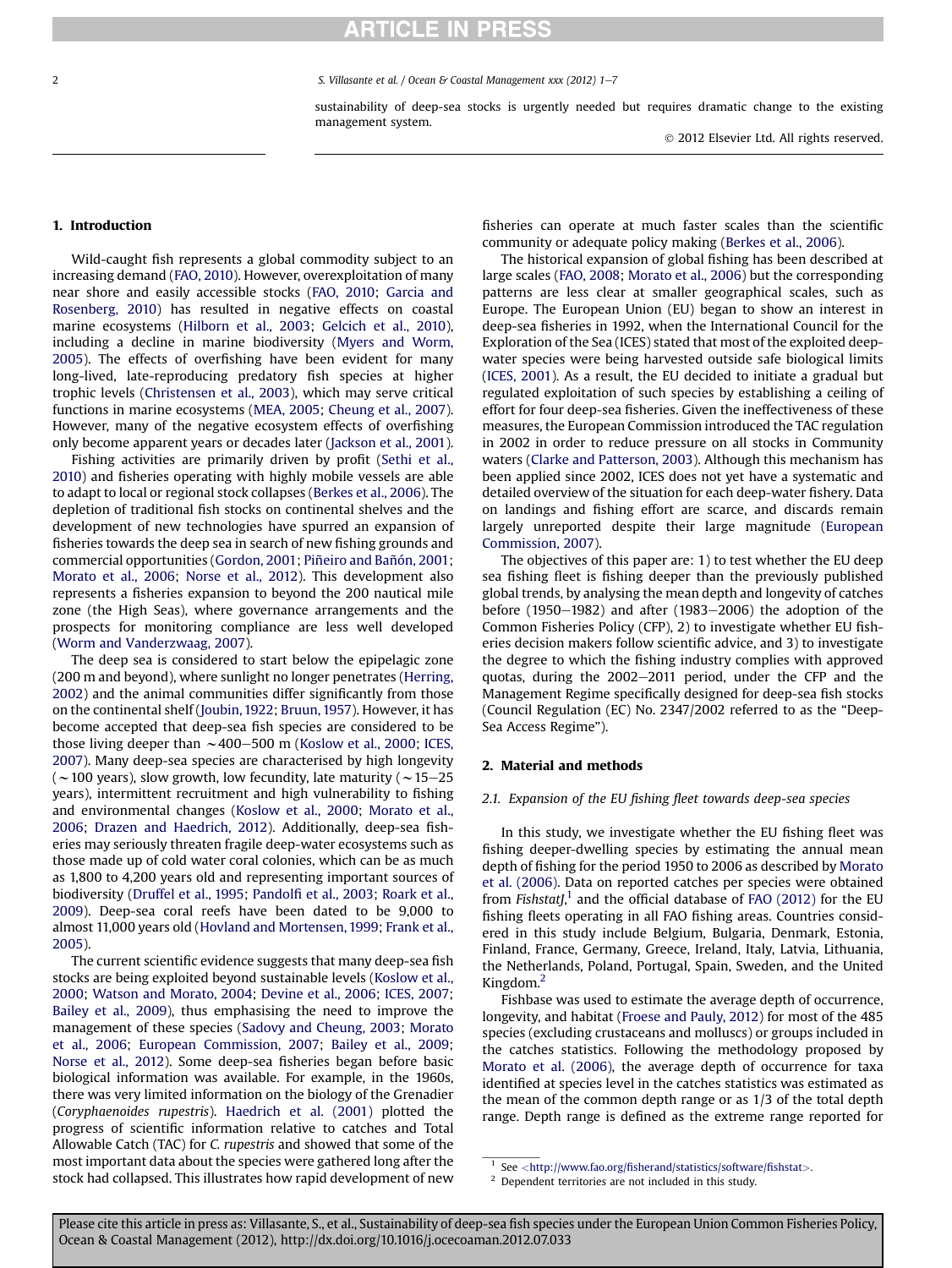juveniles and adults (but not larvae), while common depth is the range where adults are most often found. For those taxa not reported to species level, the average for the genus or family was calculated using the most likely species.

By combining this information, the temporal series of mean depth of the catch in all FAO areas where the EU fleet operated from 1950 to 2006 was calculated for all fish, bottom fish only, and for fish species with a mean depth of occurrence greater than 400 m. Additionally, we estimated the mean longevity of fish reported by the EU fleet as a function of depth of occurrence of those species.

## 2.2. Expansion of the EU fishing fleet towards deep-sea species before and under the Common Fisheries Policy

To establish a relationship between depth and longevity of the catch for the periods before and after the implementation of the CFP, we analysed differences between the mean depth and longevity of catches during both periods. Additionally, we allocated countries to four categories or scenarios determined by the average depth and longevity of the catch observed before the CFP (1950– 1982) and under the CFP (1983 $-$ 2006). The four categories are:

- Fishing shallower for short-lived species (SS). A given country in this category is fishing shallower than the average and for shorter-lived species than the average.
- Fishing shallower for long-lived species (SL). A given country in this category is fishing shallower than the average and for longer-lived species than the average.
- Fishing deeper for short-lived species (DS). A given country in this category is fishing deeper than the average and for shorterlived species than the average.
- Fishing deeper for long-lived species (DL). A given country in this category is fishing deeper than the average and for longer-lived species than the average.

#### 2.3. Comparing proposed TACs with approved and reported catches

[Da Rocha et al. \(2012\)](#page-6-0) investigated the level of compliance in pelagic and demersal species under TAC regulation, in particular the level of compliance in two of the most important commercial species being managed under recovery plans, the European hake (Merluccius merluccius) and the Atlantic cod (Gadus morhua). They concluded that while TACs proposed by scientific officers are often similar to TACs approved by the Commission, the reported catches are mostly higher than the approved TAC.

Here, the degree to which the Council followed the scientific advice and industry respected the agreed-to catch limits of deepsea fish stocks were analysed. This was done by comparing approved TACs to the reported catches or landings (hereafter, catches, excluding discards and illegal, unreported and unregulated catches).

In order to achieve these objectives, data were collected from approved quotas by the Council, and catches for 27 deep-sea species (See TS1 of the Supplementary Material for detailed information for each species and ICES area) that were subjected to TAC regulation<sup>[3](#page-2-0)</sup> under the CFP in European waters for the  $2002-2011$ period. This information was gathered from ICES reports and European fisheries legislation ([ICES, 2001;](#page-6-0) [2007,](#page-6-0) [2008;](#page-6-0) [2011](#page-6-0)). (See TS2 on the steps for setting a quota for European Union fish stocks in ICES areas). TACs for species caught by the EU fleet in non-EU waters and in international waters, as well as TACs granted to foreign fishing fleets were excluded from this analysis.

#### 3. Results and discussion

#### 3.1. The expansion of the EU fishing fleet towards deep-sea species

Our analyses show that the average depth of the catch increased continuously between 1950 and 2006 ([Fig. 1](#page-2-0)), revealing a trend of fishing for deeper water species. During this period there was a 78 m increase in the average depth of bottom catches by the EU fleet, from 163 m in the 1950s to 242 m in 2006, at a rate of 15 m per decade. Even if all species (pelagic, bottom and deep water) are included, a significant shift towards greater depths was observed with an increase in average depth of fishing of about 59 m (from 137 m in the 1950s to 196 m in 2006). When presenting the results for deep-sea species only, our analysis shows an increase in the average depth of catches in the same period of about 128 m (from 407 m in 1950 to 535 in 2006).

Fishing deeper water species means fishing for increasingly longer-lived and thus more vulnerable species ([Fig. 2](#page-3-0)). The mean longevity of species reported by the EU fleet catch increased with depth from about 13 years for shallow water species to about 25 years for intermediate species and about 60 years for deep-sea species.

While [Morato et al. \(2006\)](#page-6-0) reported a worldwide increase of 42 m in mean depth for fishing bottom species between 1950 and 2006, our research reports an increase of 78 m for EU fleets, nearly double that documented for the worldwide fleet. Moreover, the maximum values reported in [Morato et al. \(2006\)](#page-6-0) for the global trends (145 m in 2001) are slightly lower than the minimum values for the EU fleet (163 m in 1950). If we only consider deep-sea species, results also indicate that the average depth of the catch increased exponentially to 128 m between 1950 and 2006.



Fig. 1. Trends in the mean depth of catches of the European Union fleet. Mean depth of all fish including pelagic are showed in blue, bottom fish only in grey and deep-sea species in black. (For interpretation of the references to colour in this figure legend, the reader is referred to the web version of this article.)

<span id="page-2-0"></span><sup>&</sup>lt;sup>3</sup> For example the Proposal for a Council Regulation fixing for 2009 and 2010 the fishing opportunities for Community fishing vessels for certain deep-sea fish stocks. [COM \(2008](#page-6-0)) 595, and the Council Regulation (EC) No 1359/2008 of 28 November 2008 fixing for 2009 and 2010 the fishing opportunities for Community fishing vessels for certain deep-sea fish stocks.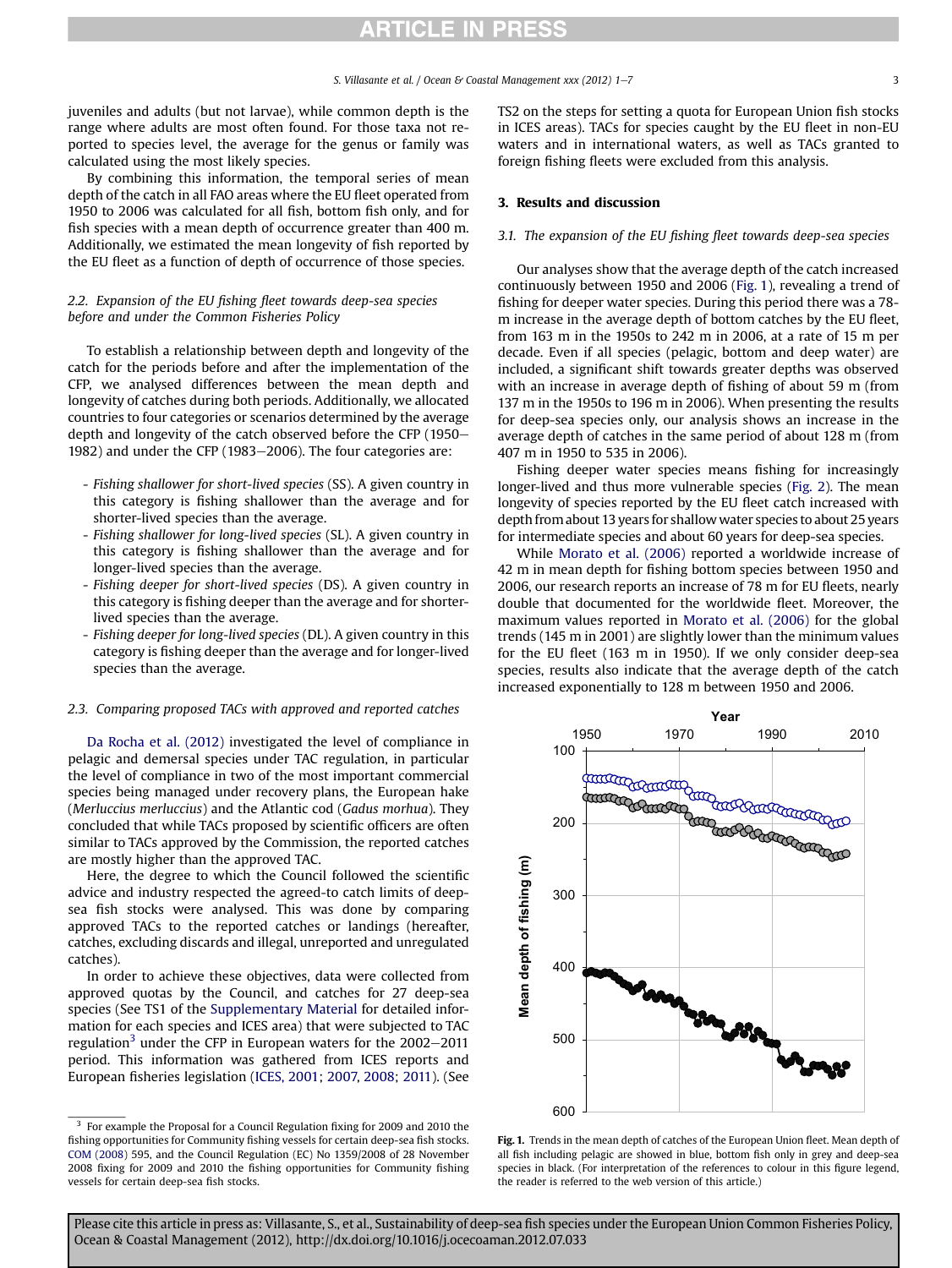# **RTICLE IN PRES:**

5. Villasante et al. / Ocean & Coastal Management xxx (2012) 1-7



Fig. 2. Trend of mean  $(\pm SE)$  longevity of the European Union bottom marine fisheries catch by 100 m depth strata.

The increase in average depth of catches has largely been made possible through technological developments, allowing fleets to increase their fishing capacity. For example, [Villasante \(2010\)](#page-6-0) reported an increase in the total fishing capacity of the EU deep-sea fleet by  $34-44\%$  between 1990 and 2006. Since then, according to data from Eurostat,<sup>[4](#page-3-0)</sup> the fishing capacity of the deep-sea fleet has increased by about 3% until 2010.

The bathymetric expansion of the EU fleets can be seen in all oceans (except for the Central Pacific FAO areas), but it is particularly important in the Southern Ocean (FAO areas 45-81-88), where there was a more than 451 m increase in the average depth of catches between 1950 and 2006 ([Fig. 3\)](#page-3-0).

Overall, this process of expansion of fleets towards deeper waters began in the 1950s and reached a maximum in the 1960s and 1970s with the development of fisheries for species such as Argentine (Argentine spp.), black halibut (Reinhardtius hippoglossoides), and blue ling (Molva dypterygia) among others ([CCAMLR, 2011](#page-6-0)).

#### 3.2. The expansion of the EU fishing fleet under the CFP

Our results show that the EU fisheries expansion towards deepwater fishing grounds has not changed under the CFP. In fact, before the implementation of the CFP (1950 $-$ 1982) the expansion in terms of mean depth of catches was 60 m, while under the CFP (1983 $-$ 2006) it continued to expand by over 50 m. In the first case, the bathymetric expansion is documented during the whole period but with particular emphasis during the widespread adoption of the Exclusive Economic Zones (1973-1980). In the second case, the expansion under the CFP is particularly high until the year 1999 when this process started to be lower than previous years.

The behaviour of the EU-18 fishing fleets before and under the CFP is illustrated in [Fig. 4](#page-4-0). Overall, the number of countries fishing shallower for short-lived species (SS) and fishing shallower for long-lived species (SL) decreased substantially. There was, however, an increase in the number of countries fishing deeper for both short-lived species (DS) and long-lived species (DL) [\(Fig. 4](#page-4-0)).

Ukraine is the only one of the 18 countries included in this study to keep both depth and longevity below the average for the EU-18



Fig. 3. Trend in the mean depth of catches of the European fishing fleet in different FAO fishing areas during 1950–2006. Mean depth for all habitat (white) and bottom marine species (grey) for: (a) North Atlantic Ocean (FAO Areas  $21-27$ ) (b) North West Central Atlantic (FAO 31), North East Central Atlantic (FAO 34) (c) South Western Atlantic (FAO 41), South Eastern Atlantic (FAO 47) (d) West Indian Ocean (FAO 51), East Indian Ocean (FAO 57) (e) North West Pacific (FAO 61), North East Pacific (FAO 67) (f) West Central Pacific (FAO 71), East Central Pacific (FAO 77) (g) South West Pacific (FAO 81), South East Pacific (FAO 87) (h) Antarctic Atlantic (FAO 48) Antarctic Indian Ocean (FAO 58) and Antarctic Pacific (FAO 88).

during both periods ([Fig. 5](#page-4-0)). However, Ukraine [\(Fig. 5\)](#page-4-0) has moved from a mean longevity of 9 years to 28 years, and from a mean depth of 80 m to almost 360 m. As result, the country experienced a great expansion in both periods. Poland is also included in this scenario but only in the second time period to where it moved from the category SL.

Greece and Italy are included in category DS during both time periods as their mean depth of fishing is higher but the mean longevity of catches is lower than the average of the EU-18. Neither

<span id="page-3-0"></span> $^4\,$  See  $<$ <http://epp.eurostat.ec.europa.eu/portal/page/portal/statistics/themes>>.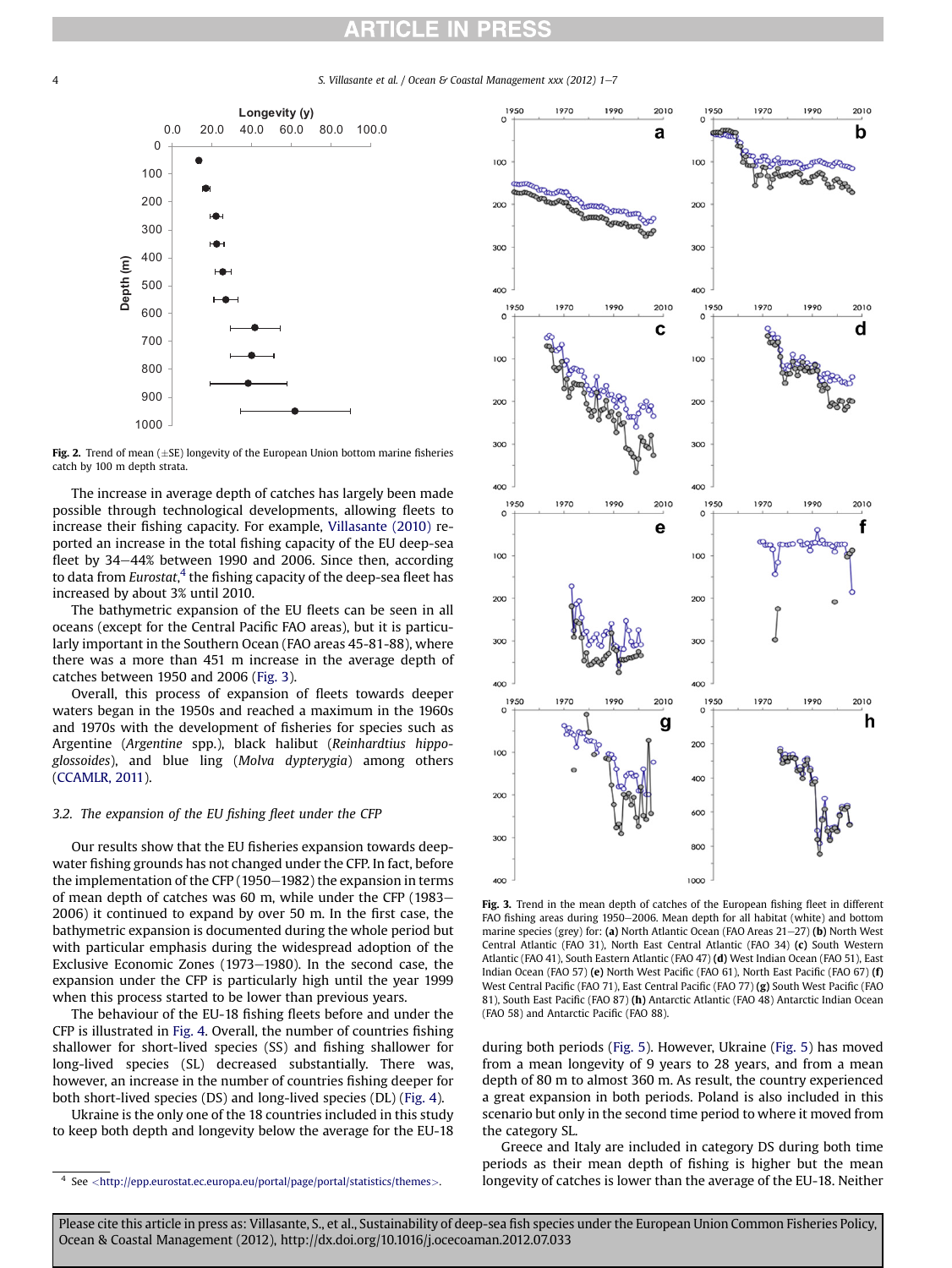# **CLE IN PRES**

S. Villasante et al. / Ocean & Coastal Management xxx (2012)  $1-7$  5



Fig. 4. Behaviour of the EU-18 fishing fleets before and under the CFP. The categories are: SS, fishing shallower for short lived species; SL, fishing shallower for long lived species; DS, fishing deeper for short lived species; and DL fishing deeper for long lived species.



Fig. 5. Trends in the relationship between mean depth of fishing and longevity of the catch for deep-sea species by countries in the EU-12 before the CFP (1950–1982) ( $\blacksquare$ ) and for the CFP period (1983-2006) ( $\bullet$ ) (The dashed line indicates the mean values for the set of all countries in the 1950-1982 period and the dotted line the mean values in the 1983-2006 period).

of these countries showed signs of improvement during the implementation of the CFP. Deep-sea fishing fleets of Spain and the Netherlands are also in this scenario. Spain has moved from SS fishing to DS fishing because there was a tendency for an increased average depth of catches under the CFP. The Spanish fleet reported a catch of 20,144 tonnes in 2010, valued at  $\in$  47 million, ranking first in the EU-18 (44% of total volume and value of catches) [\(PEC, 2012\)](#page-6-0). Meanwhile, the Netherlands has moved from Scenario SL to DS, i.e., it tended to increase the mean depth of fishing while decreasing the mean longevity of catches.

Deep-sea fleets of Bulgaria and Ireland are found in category SL, where the mean longevity of catches is greater than the average observed in the fleet of the EU-18. While presenting variations within the same scenario, neither of these countries showed clear signs of change in their fishing practices.

Finally, more than 50% of the EU countries were classified as fishing DL (the category likely to be least sustainable) catching deep-water long-lived species, including: Belgium, Denmark, Estonia, France, Germany, Latvia, Lithuania, Portugal, Sweden, and the United Kingdom. In particular, France and Portugal, representing as much as 45% of the volume (24,500 tonnes) and value  $(€44.4$  million) of catches from across the EU in 2010 ([PEC, 2012\)](#page-6-0), showed a clear trend towards fishing deeper for long-lived species. Both of them moved from category SS in the 1950-1982 period to category DL in the 1983-2006 period. In a similar way, other EU countries that have increased their mean depth of the catch during the implementation of the CFP are Denmark, Germany, Sweden, and United Kingdom.

## 3.3. Comparing proposed TACs with approved TACs and reported catches

Our analysis shows that approved TACs for deep-sea species between 2002 and 2011 exceeded those proposed in 60.3% of the cases, whereas in 36.2% of the cases, the TACs approved were similar to what was proposed. In 3.4% of the cases, TACs approved were lower than those proposed [\(Fig. 6,](#page-4-0) left panel). When approved quotas were higher than the proposed values, they were higher by an average of 79%, although quotas up to 8.5 times of the proposed TACs were recorded, e.g., for the stock of Orange roughy (Hoplostethus atlanticus) in ICES zones VI and VII. The main fishery for Orange roughy in the Northern Hemisphere moved to zone VII after the collapse of zone VI. This exploitation pattern confirms the process of sequential depletion observed in other commercial fisheries ([Hilborn et al., 2003](#page-6-0); [Berkes et al., 2006](#page-5-0)) and is indicative



<span id="page-4-0"></span>Fig. 6. TAC proposal vs. TAC approved (left panel) and TAC approved vs. Reported catches (right panel) for European Union deep-sea fish stocks. (Note: The grey line denotes a 1:1 ratio).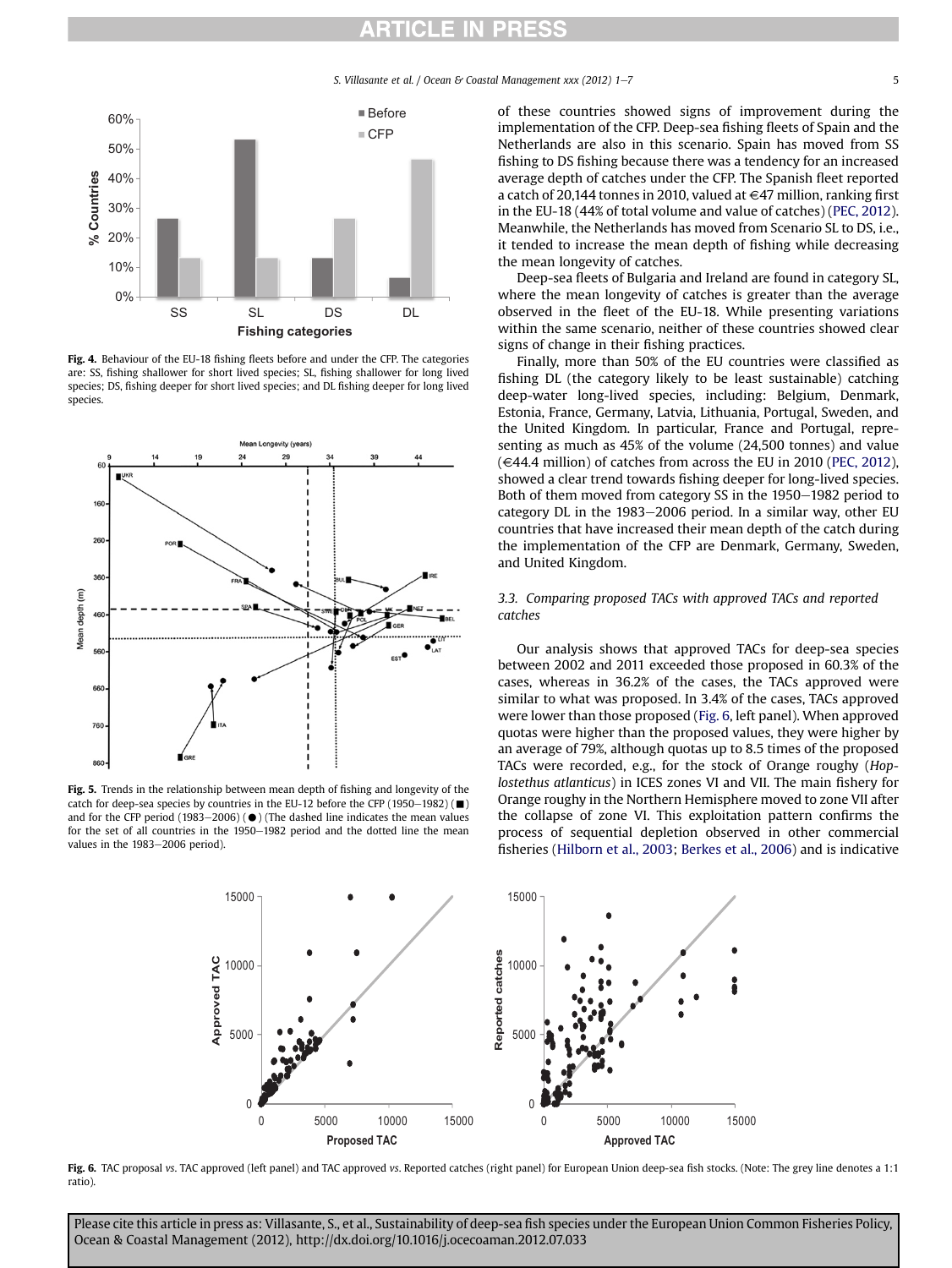of the highly adaptive capacity of mobile fishing fleets [\(Österblom](#page-6-0) [et al., 2010\)](#page-6-0).

We have also identified the overshooting of deep-sea reported catches in relation to the quotas approved by the European Council. It is important to highlight that TACs for species harvested by the EU fleet in non-EU waters and in international waters, as well as TACs granted to foreign fishing fleets are not included in this study.

Our results showed that reported catches for deep-sea species exceeded proposed TACs in 50.6% of the cases, whereas in 35.5% of the cases the reported catches were lower than the TAC, and in 2.4% of the cases the reported catches exactly matched the TAC ([Fig. 6,](#page-4-0) right panel). In some cases (11.9%) there were no reported catches. Reported catches that exceed the TAC are on average 3.5 times greater than the TACs for deep-sea species during the  $2002-2011$ period, although in some cases catches were  $10-28$  times higher than the approved quotas (See also FS1 which shows the relationship between ICES recommended TACs, approved TAC and reported catches).

This phenomenon of non-compliance to agreed quotas has already been shown for both pelagic and demersal species [\(Piet](#page-6-0) [et al., 2010;](#page-6-0) [Villasante et al. 2011;](#page-6-0) O'[Leary et al., 2011](#page-6-0)) and for species of high commercial value subject to recovery plans, like cod and hake [\(Da Rocha et al., 2012](#page-6-0)). [Piet et al. \(2010\),](#page-6-0) [Villasante et al.](#page-6-0) [\(2011\),](#page-6-0) O'[Leary et al. \(2011\)](#page-6-0) and [Da Rocha et al. \(2012\)](#page-6-0) stated that enforcement of fisheries management by EU Member States is lax, with cases where actual catches exceeded the agreed amount by more than 100%. [Da Rocha et al. \(2012\)](#page-6-0) found that although a regular pattern between proposed and approved TACs does not exist, there is a clear pattern of reported catches exceeding approved TACs. As a consequence, there is a distinct lack of enforcement at the level of national fisheries authority, which affects most of the stocks analysed.

## 4. Conclusions

The lack of success of the CFP has been attributed mainly to the collusion between fisheries managers and industry [\(Froese, 2011\)](#page-6-0), and the lack of appropriate incentives for achieving sustainability of fishery resources [\(Österblom et al., 2011\)](#page-6-0). A failure to adapt fishing capacity to existing resources, neglect of scientific advice in decision making and a fishing industry that does not comply with regulations can stimulate feedback mechanisms that create unsustainable social-ecological traps [\(Österblom et al., 2011\)](#page-6-0). This leads to a decline of fishery resources [\(EU, 2009;](#page-6-0) [2011\)](#page-6-0) and reduces marine ecosystem services ([MEA, 2005\)](#page-6-0).

With few exceptions, deep-sea fisheries catch a mixture of species, although only one or two of them may be deliberately targeted ([ICES, 2011](#page-6-0)). However, very little is known about the ecosystem effects of deep-sea fisheries, other than the direct damage that can be caused to the habitat by bottom fishing gear ([Bett, 2000;](#page-5-0) [Gordon, 2003](#page-6-0); [Grehan and Unnithan, 2005;](#page-6-0) [Palanques](#page-6-0) [et al., 2006](#page-6-0); [Pitcher et al., 2007;](#page-6-0) [European Commission, 2007](#page-6-0); [Armstrong et al., 2008](#page-5-0); [Althaus et al., 2009;](#page-5-0) [Williams et al., 2010](#page-6-0); [Auster et al., 2011](#page-5-0); [Norse et al., 2012](#page-6-0)). Full compliance with the precautionary approach would thus have required the setting of lower TACs and effort limits, or even the closure of the fisheries ([ICES, 2011](#page-6-0)).

<span id="page-5-0"></span>Managing deep-sea species using TACs is challenging because little is known about the spatial structure of deep-sea stocks. The TACs are therefore often set to cover large management areas, partly to prevent the misreporting that could occur if TAC areas were defined more narrowly. Despite the fact that TAC regulations were adopted in 2002, landings and fishing effort data are still poor and discards are largely unreported, even though they may be significant in some fisheries ([European Commission, 2007\)](#page-6-0). TAC regulations were first established in 2002 and were applied to seven species in limited areas over the following two years ([PEC,](#page-6-0) [2012](#page-6-0)). After that, the European Commission annually increased the number of species subjected to TAC regulation in order to improve management of these marine resources, and approved zero TACs for some deep water species. However, given that TACs are higher than EU proposed TACs and Member States do not respect the approved quotas and that Member States do not respect the adopted quotas, it seems urgent that the system implemented so far has to be dramatically improved by changing economic incentives and increasing compliance in order to avoid negative social-ecological consequences of overfishing for decades.

#### Acknowledgements

The authors gratefully acknowledge from anonymous reviewers for insightful comments. Useful suggestions provided by Ramón Franquesa, Fernando González-Laxe, Mariano Lastra, Enric Sala, and Rashid Sumaila are also highly welcomed. The authors also acknowledge valuable discussions and suggestions during the XIII Workshop of the Latin American and the Caribbean Environmental Economics Program (LACEEP) (San José de Costa Rica, May 19-22nd 2012), and the Subregional Workshop for South America on Valuation and Incentive Measures (Santiago de Chile, May 14-17th 2012) organized by the UNEP Program and the Convention on Biological Diversity (CBD). SV acknowledges the financial support from Campus do Mar-International Campus of Excellence, LACEEP and The Beijer International Institute of Ecological Economics for being awarded the Karl-Göran Mäler Fellowship. TM was funded by POPH, QREN European Social Fund and the Portuguese Ministry for Science and Education. MA acknowledges financial aid from Galician Regional Government (Xunta de Galicia) through grant INCITE 09201042PR. HÖ was funded by FORMAS (Baltic Ecosystem Adaptive Management Program), the Nippon foundation and Mistra.

### Appendix A. Supplementary material

Supplementary data related to this article can be found at [http://](http://dx.doi.org/10.1016/j.ocecoaman.2012.07.033) [dx.doi.org/10.1016/j.ocecoaman.2012.07.033.](http://dx.doi.org/10.1016/j.ocecoaman.2012.07.033)

### References

- Althaus, F., Williams, A., Schlacher, T.A., Kloser, R.J., Green, M.A., Barker, B.A., Bax, N.J., Brodie, P., Hoenlinger-Schlacher, M.A., 2009. Impacts of bottom trawling on deep-coral ecosystems of seamounts are long-lasting. Marine Ecology Progress Series 397, 279-294.
- Armstrong, C.W., Sybille van den Hove, S., 2008. The formation of policy for protection of cold-water coral off the coast of Norway. Marine Policy 32 (1), 66-73.
- Auster, P.J., Gjerde, K., Heupel, E., Watling, L., Grehan, A., Rogers, A.D., 2011. Definition and detection of vulnerable marine ecosystems on the high seas: problems with the "move-on" rule. ICES Journal of Marine Science  $68(2)$ ,  $254-264$ .
- Bailey, D.M., Collins, M.A., Gordon, J.D.M., Zuur, A.F., Priede, I.G., 2009. Long-term changes in deep-water fish populations in the northeast Atlantic: a deeper reaching effect of fisheries? Proceedings of the Royal Society B 276 (1664), 1965-1969.
- Bett, B.J., 2000. Signs and Symptoms of Deep-water Trawling on the Atlantic Margin, Man-made Objects on the Sea Floor. The Society of Underwater Technology, pp. 107-118.
- Berkes, F., Hughes, T.P., Steneck, R.S., Wilson, J.A., Bellwood, D.R., Crona, B., Folke, C., Gunderson, L.H., Leslie, H.M., Norberg, J., Nystrom, M., Olsson, P., Österblom, H., Scheffer, M., Worm, B., 2006. Globalization, roving bandits and marine resources. Science 311, 1557-1558.
- Bruun, A.F., 1957. Deep sea and abyssal depths. In: Hedgpeth, J.W. (Ed.), Treatise on Marine Ecology and Paleoecology, vol. 67. Geological Society of America Memoir, pp. 641-672.
- Cheung, W., Watson, R., Morato, T., Pitcher, T.J., Pauly, D., 2007. Intrinsic vulnerability in the global fish catch. Marine Ecology Progress Series 333, 1-12.
- Christensen, V., Guénette, S., Heymans, J.J., Walters, C.J., Watson, R., Zeller, D., Pauly, D., 2003. Hundred-year decline of North Atlantic predatory fishes. Fish and Fisheries 4,  $1-24$ .